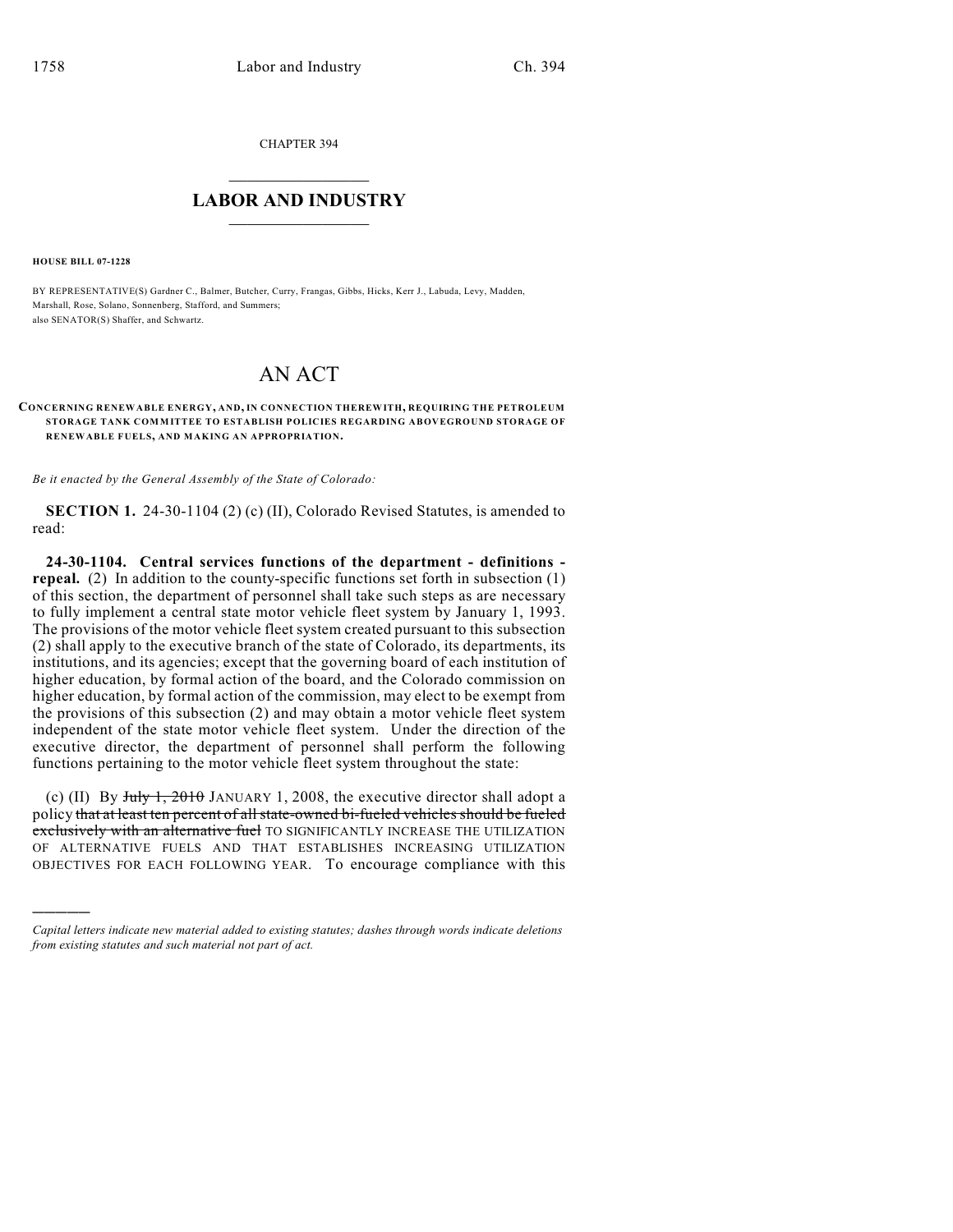policy, for one or more state fiscal years commencing before July 1, 2010, the rules promulgated pursuant to this paragraph (c) may establish progressively more stringent percentage mileposts and shall, for fiscal years commencing after July 1, 2004, require the collection of data concerning the annual percentage of state-owned bi-fueled vehicles that were fueled exclusively with an alternative fuel. BEGINNING JANUARY 1, 2008, THE EXECUTIVE DIRECTOR SHALL PURCHASE FLEXIBLE FUEL VEHICLES OR HYBRID VEHICLES, SUBJECT TO AVAILABILITY, UNLESS THE INCREASED COST OF SUCH VEHICLE IS MORE THAN TEN PERCENT OVER THE COST OF A COMPARABLE NONFLEXIBLE FUEL VEHICLE. THE EXECUTIVE DIRECTOR SHALL ADOPT A POLICY TO ALLOW SOME VEHICLES TO BE EXEMPTED FROM THIS REQUIREMENT. AS USED IN THIS SUBPARAGRAPH (II):

(A) "FLEXIBLE FUEL VEHICLE" MEANS ANY DEDICATED FLEXIBLE-FUEL OR DUAL-FUEL VEHICLE DESIGNED TO OPERATE ON AT LEAST ONE ALTERNATIVE FUEL.

(B) "HYBRID VEHICLE" HAS THE MEANING ESTABLISHED IN SECTION 39-22-516  $(2.5)$  (a) (II.5), C.R.S.

**SECTION 2.** 8-20-201 (1), (1.1), and (1.2), Colorado Revised Statutes, are amended, and the said 8-20-201 is further amended BY THE ADDITION OF THE FOLLOWING NEW SUBSECTIONS, to read:

**8-20-201. Definitions.** As used in this part 2, unless the context otherwise requires:

(1) "Antiknock index" or "AKI" means the arithmetic average of the research octane number (RON) and motor octane number (MON): AKI = (RON+MON)/2. This value is called by a variety of names in addition to antiknock index including: Octane rating, posted octane, and  $(R+M)/2$  octane "ALTERNATIVE FUEL" MEANS A MOTOR FUEL THAT COMBINES PETROLEUM-BASED FUEL PRODUCTS WITH RENEWABLE FUELS.

(1.1) "ASTM" means ASTM international, formerly known as the American society for testing and materials. "ANTIKNOCK INDEX" OR "AKI" MEANS THE ARITHMETIC AVERAGE OF THE RESEARCH OCTANE NUMBER (RON) AND MOTOR OCTANE NUMBER (MON):  $AKI = (RON+MON)/2$ . This value is called by a VARIETY OF NAMES IN ADDITION TO ANTIKNOCK INDEX INCLUDING: OCTANE RATING, POSTED OCTANE, AND (R+M)/2 OCTANE.

(1.2) "British thermal unit" or "BTU" means a scientific unit of measurement equal to the quantity of heat required to raise the temperature of one pound of water one degree Fahrenheit at approximately sixty degrees Fahrenheit. "ASTM" MEANS ASTM INTERNATIONAL, FORMERLY KNOWN AS THE AMERICAN SOCIETY FOR TESTING AND MATERIALS.

(1.3) "BRITISH THERMAL UNIT" OR "BTU" MEANS A SCIENTIFIC UNIT OF MEASUREMENT EQUAL TO THE QUANTITY OF HEAT REQUIRED TO RAISE THE TEMPERATURE OF ONE POUND OF WATER ONE DEGREE FAHRENHEIT AT APPROXIMATELY SIXTY DEGREES FAHRENHEIT.

(8.5) "RENEWABLE FUEL" MEANS A MOTOR VEHICLE FUEL THAT IS PRODUCED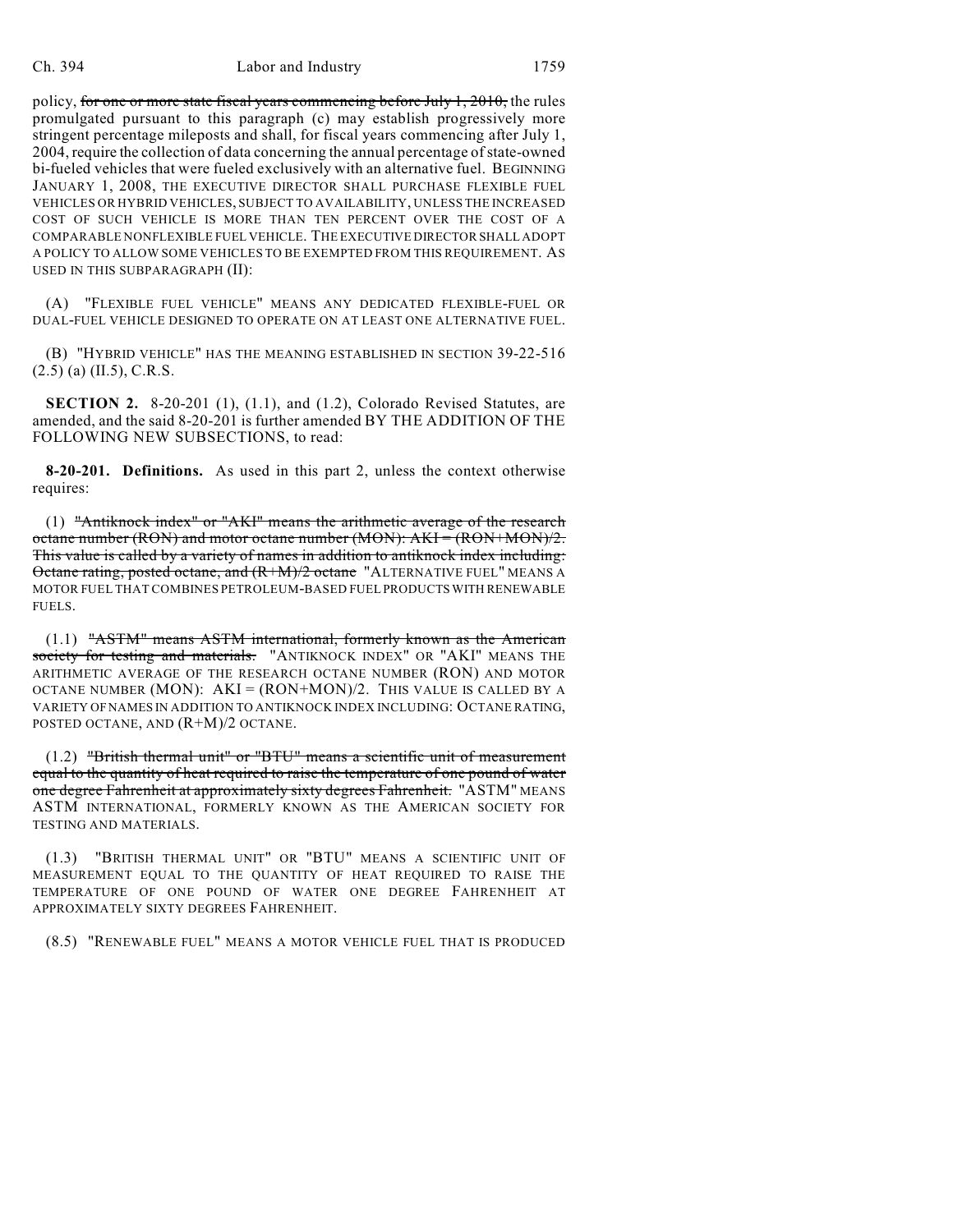FROM PLANT OR ANIMAL PRODUCTS OR WASTES, AS OPPOSED TO FOSSIL FUEL SOURCES.

**SECTION 3.** 8-20.5-101, Colorado Revised Statutes, is amended BY THE ADDITION OF THE FOLLOWING NEW SUBSECTIONS to read:

**8-20.5-101. Definitions.** As used in this article, unless the context otherwise requires:

(2.5) "ALTERNATIVE FUEL" MEANS A MOTOR FUEL THAT COMBINES PETROLEUM-BASED FUEL PRODUCTS WITH RENEWABLE FUELS.

(14.5) "RENEWABLE FUEL" MEANS A MOTOR VEHICLE FUEL THAT IS PRODUCED FROM PLANT OR ANIMAL PRODUCTS OR WASTES, AS OPPOSED TO FOSSIL FUEL SOURCES.

**SECTION 4.** 8-20.5-101 (13), Colorado Revised Statutes, is amended to read:

**8-20.5-101. Definitions.** As used in this article, unless the context otherwise requires:

(13) "Regulated substance" means:

(a) Any substance defined in section 101 (14) of the federal "Comprehensive Environmental Response, Compensation, and Liability Act of 1980", as amended, but not including any substance regulated as a hazardous waste under subtitle (C) of the federal "Resource Conservation and Recovery Act of 1976", as amended; or

(b) Petroleum, including crude oil, and crude oil or any fraction thereof that is liquid at standard conditions of temperature and pressure (60 degrees Fahrenheit and 14.7 pounds per square inch absolute);

(c) ALTERNATIVE FUEL; OR

(d) RENEWABLE FUEL.

**SECTION 5.** 8-20.5-202, Colorado Revised Statutes, is amended BY THE ADDITION OF A NEW SUBSECTION to read:

**8-20.5-202. Duties of the director of the division of oil and public safety.** (1.7) WITHIN ONE HUNDRED TWENTY DAYS AFTER JANUARY 1, 2008, THE DIRECTOR OF THE DIVISION OF OIL AND PUBLIC SAFETY SHALL PROMULGATE, AND THE DIVISION SHALL ENFORCE, RULES CONCERNING THE PLACEMENT OF UNDERGROUND STORAGE TANKS THAT CONTAIN RENEWABLE FUELS. SUCH RULES SHALL BE PROMULGATED WITH THE PURPOSE OF DEVELOPING A UNIFORM STATEWIDE STANDARD OF ISSUING PERMITS FOR UNDERGROUND STORAGE TANKS TO PROMOTE THE USE OF RENEWABLE FUELS SO THAT THE PROCESS OF OBTAINING A PERMIT FOR AN UNDERGROUND STORAGE TANK THAT CONTAINS RENEWABLE FUELS MAY BE MORE EFFICIENT AND AFFORDABLE.

**SECTION 6.** 8-20.5-302, Colorado Revised Statutes, is amended BY THE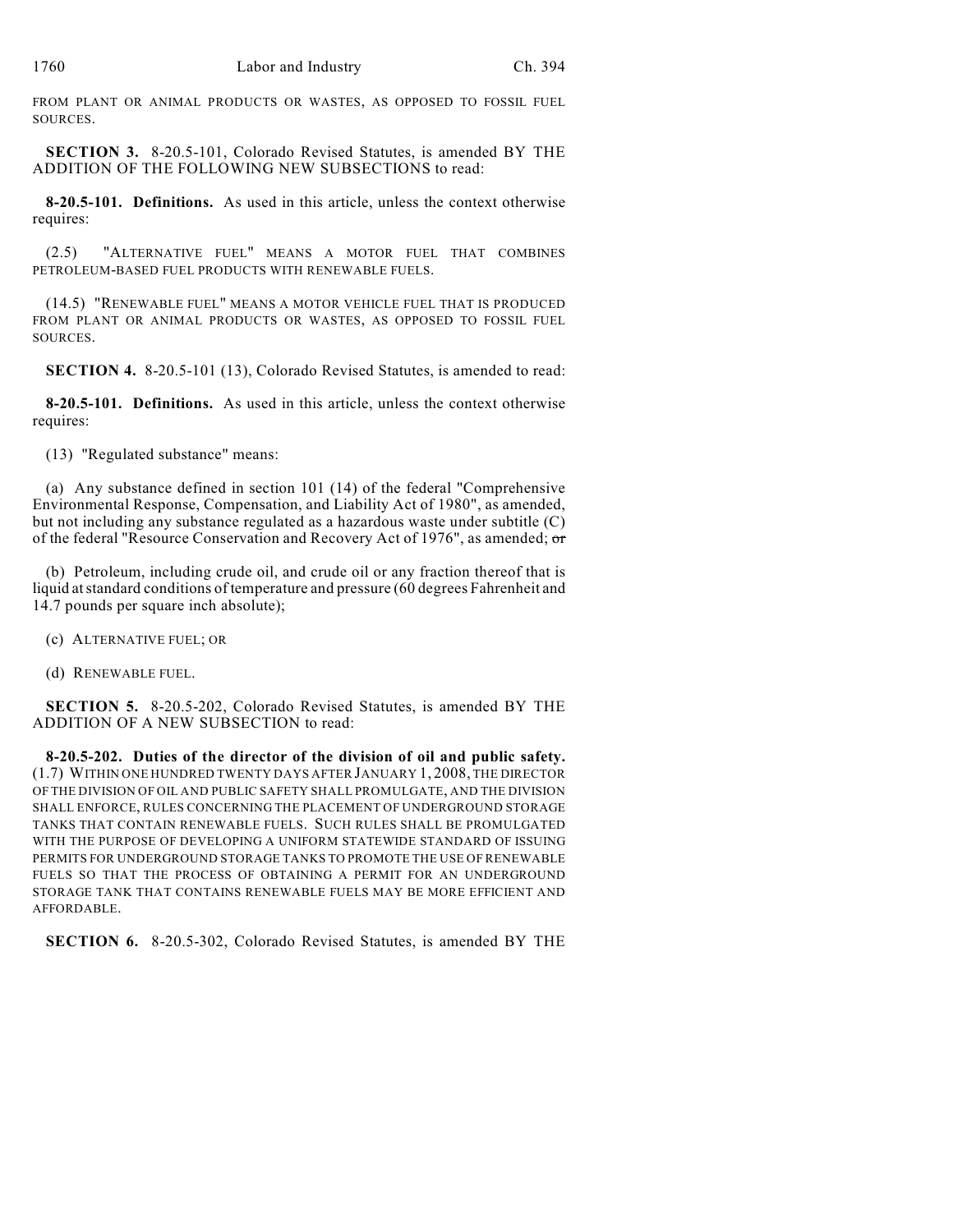## ADDITION OF A NEW SUBSECTION to read:

**8-20.5-302. Duties of the director of the division of oil and public safety.** (3) WITHIN ONE HUNDRED TWENTY DAYS AFTER JANUARY 1, 2008, THE DIRECTOR OF THE DIVISION OF OIL AND PUBLIC SAFETY SHALL PROMULGATE, AND THE DIVISION SHALL ENFORCE, RULES CONCERNING THE PLACEMENT OF ABOVEGROUND STORAGE TANKS THAT CONTAIN RENEWABLE FUELS. SUCH RULES SHALL BE PROMULGATED WITH THE PURPOSE OF DEVELOPING A UNIFORM STATEWIDE STANDARD OF ISSUING PERMITS FOR ABOVEGROUND STORAGE TANKS TO PROMOTE THE USE OF RENEWABLE FUELS SO THAT THE PROCESS OF OBTAINING A PERMIT FOR AN ABOVEGROUND STORAGE TANK THAT CONTAINS RENEWABLE FUELS MAY BE MORE EFFICIENT AND AFFORDABLE.

**SECTION 7.** Article 2 of title 40, Colorado Revised Statutes, is amended BY THE ADDITION OF A NEW SECTION to read:

**40-2-109.5. Incentives for distributed generation - definition.** (1) THE COMMISSION SHALL DEVELOP A POLICY TO ESTABLISH INCENTIVES FOR CONSUMERS WHO PRODUCE DISTRIBUTED GENERATION, INCLUDING, BUT NOT LIMITED TO SMALL WIND TURBINES, THERMAL BIOMASS, ELECTRIC BIOMASS, AND SOLAR THERMAL ENERGY. THE COMMISSION SHALL CONSIDER WHETHER A CREDIT PROGRAM SIMILAR TO THE RENEWABLE ENERGY STANDARD SET FORTH IN SECTION 40-2-124 WOULD WORK FOR CONSUMERS WHO PRODUCE DISTRIBUTED GENERATION. THE COMMISSION SHALL PRESENT THE POLICY AND FINDINGS REGARDING A CREDIT PROGRAM TO THE HOUSE OF REPRESENTATIVES TRANSPORTATION AND ENERGY COMMITTEE AND THE SENATE AGRICULTURE, NATURAL RESOURCES, AND ENERGY COMMITTEE, OR THEIR SUCCESSOR COMMITTEES.

(2) AS USED IN THIS SECTION, "DISTRIBUTED GENERATION" MEANS A SYSTEM BY WHICH A CONSUMER GENERATES HEAT OR ELECTRICITY USING RENEWABLE ENERGY RESOURCES FOR HIS OR HER OWN NEEDS AND MAY ALSO SEND SURPLUS ELECTRICAL POWER BACK INTO THE POWER GRID.

**SECTION 8. Appropriation - adjustments to the 2007 long bill.** (1) In addition to any other appropriation, there is hereby appropriated, out of any moneys in the general fund not otherwise appropriated, to the department of regulatory agencies, for allocation to the public utilities commission, for the fiscal year beginning July 1, 2007, the sum of eight thousand four hundred five dollars (\$8,405) and 0.1 FTE, or so much thereof as may be necessary, for the implementation of this act.

(2) In addition to any other appropriation, there is hereby appropriated, out of any moneys in the petroleum storage tank fund created in section 8-20.5-103, Colorado Revised Statutes, not otherwise appropriated, to the department of labor and employment, for allocation to the division of oil and public safety, for the fiscal year beginning July 1, 2007, the sum of thirty-five thousand six hundred thirty-five dollars (\$35,635) and 0.5 FTE, or so much thereof as may be necessary, for the implementation of this act.

(3) In addition to any other appropriation, there is hereby appropriated to the department of law, for the fiscal year beginning July 1, 2007, the sum of one